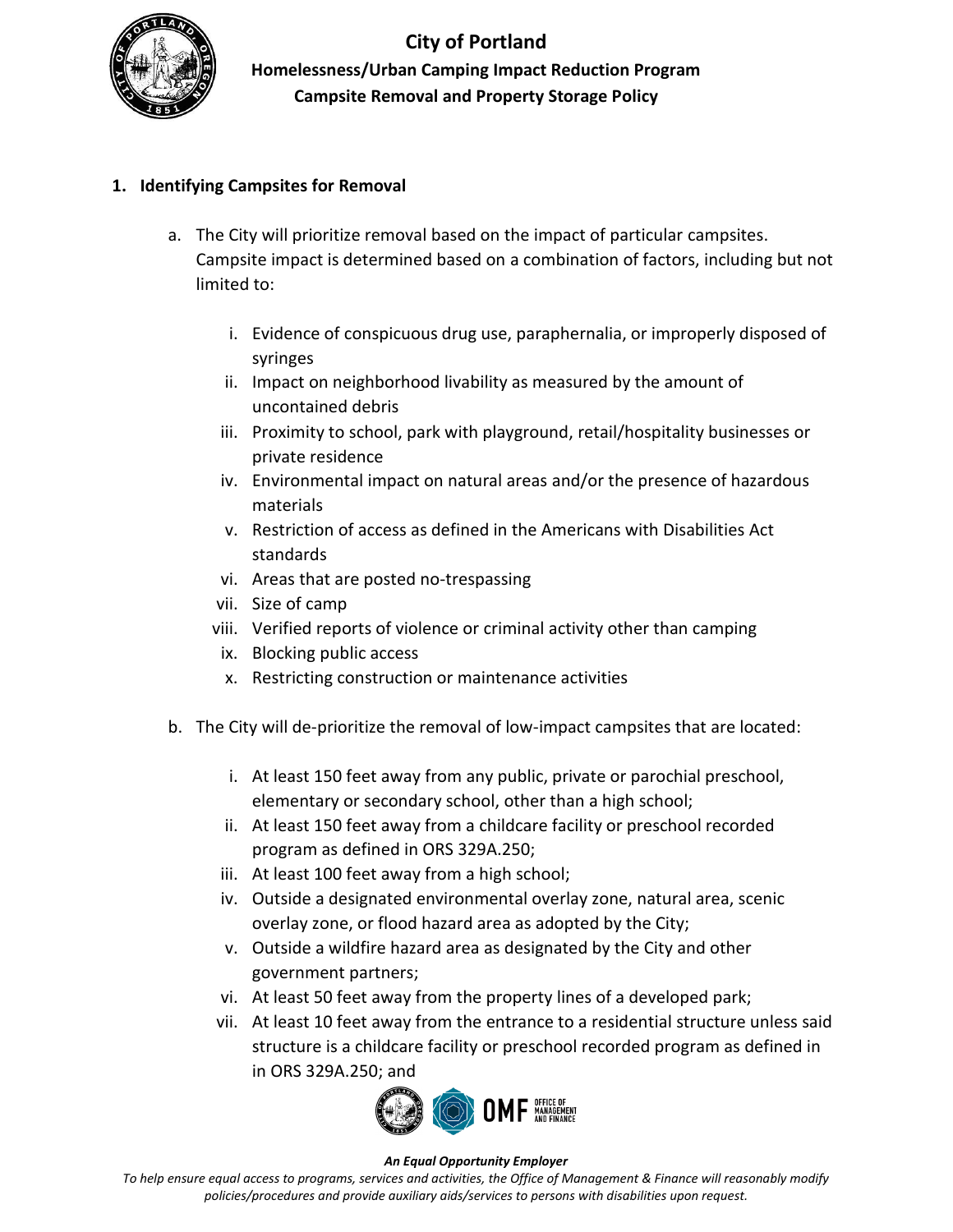- viii. At least 10 feet away from the primary entrance or emergency exit of any business or commercial property.
- c. City will prioritize, outside of the risk assessment process, encampments that are within 150 of a property hosting a Safe Rest Village, and or any camp that is within a walking route from the Safe Rest Village and the nearest public transit stop.

# **2. Notice – Except for situations subject to the exceptions set forth in ORS 203.079(9)**

- a. The City will provide 72-hour notice prior to a campsite removal.
- b. Notice location
	- i. The City will post within 30 feet of the property that is subject to removal. The City will post multiple notices around the property subject to removal.
	- ii. The City will take steps to ensure that the posting is visible and not obscured from view.
	- iii. The City's posted notice will be placed in a plastic cover or other steps will be taken to ensure that the notice is protected when rain is forecasted for any of the ten-days following the posting.
- c. The City will offer trash bags and sharps receptacles to residents present and outside at the campsite at the time the City posts notice.
- d. The City's posting notice will:
	- i. State the hours of operation and phone number for the warehouse.
	- ii. Describe the process for claiming or retrieving property that is removed.
	- iii. State that all personal property will be stored for 30 days from the date it is removed.
	- iv. State that no law enforcement will be involved in the retrieval process.
	- v. The City's posting notices will refer people to social services that may be available to them (currently 211).
- e. The City will send an employee or agent to a campsite scheduled for removal no less than 12-hours prior to the removal to notify residents in the area of the exact date of the removal. This employee or agent will provide business cards indicating the date of the removal to residents present and outside at the campsite and will leave these business cards at individual structures.



#### *An Equal Opportunity Employer*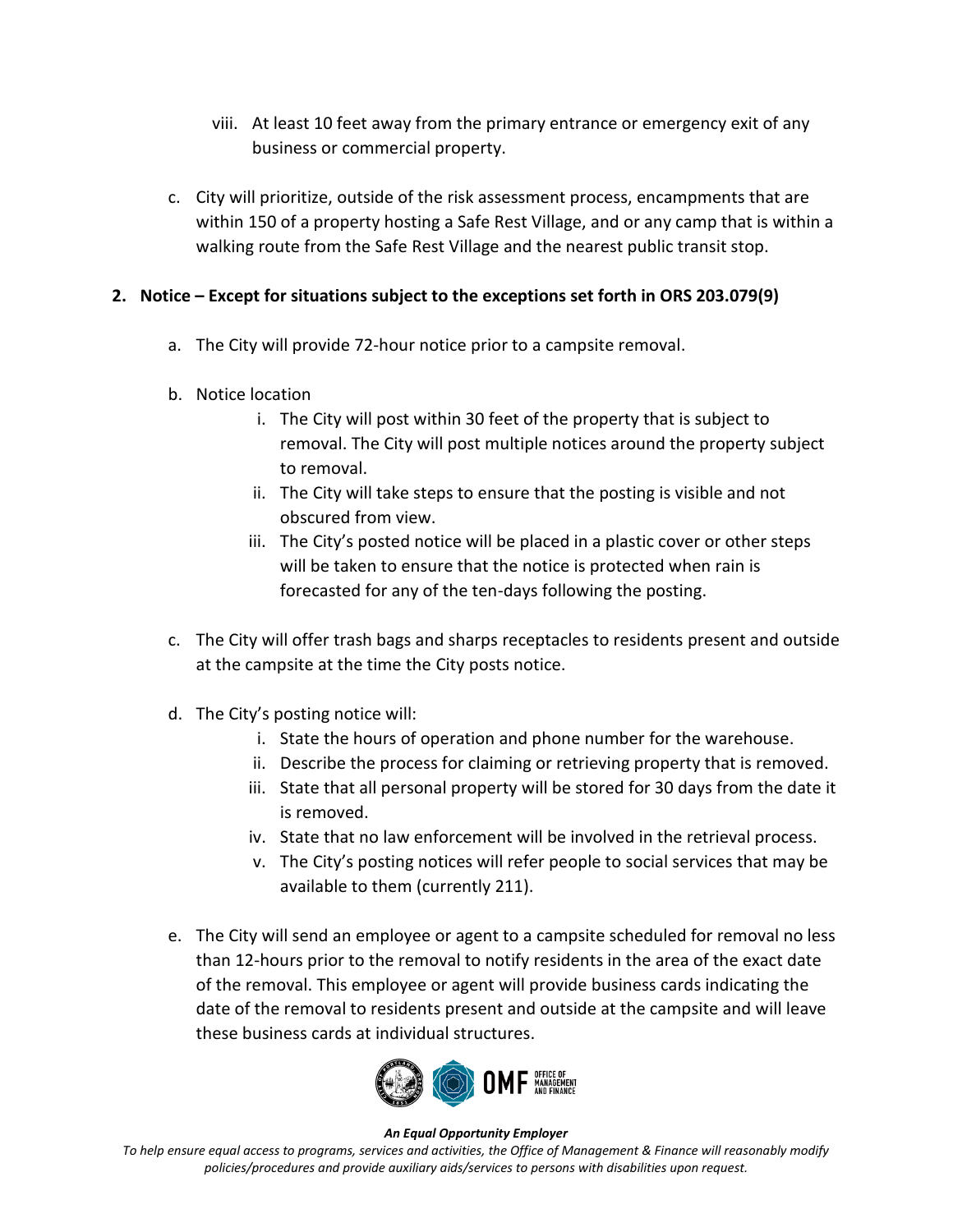- f. The City will post the following information on a public-facing website:
	- i. Weekly, each campsite, by location, that has been posted for removal and the date the campsite was posted for removal.
	- ii. Information on retrieving personal property, including:
		- 1. The hours of operations of the City's warehouse
		- 2. The phone number for the City's warehouse
		- 3. The process for retrieving or claiming property
		- 4. A statement that no identification or name is required for obtaining removed property unless obtaining prescription medications, personal identification or credit cards (in which case name is required)
		- 5. A statement that there is no fee, fine, ticket or citation for retrieving personal property and that the City does not perform warrant checks or ICE referrals in connection with the retrieval of personal property.
		- 6. The parameters and process for requesting extension of time.
		- 7. A link to the procedures for obtaining weapons or evidence held by law enforcement.
	- iii. That residents at a campsite will be given at least one hour after City agents arrive before City agents will remove personal property.
- g. City agents posting notice will offer campsite residents present and outside at the time of posting, a document with the information identified in f.ii and f.iii.
- h. Upon posting notice at a location, the City will inform all homeless outreach social service organizations contracted by the Joint Office of Homeless Services.

## **3. Removal process**

a. Upon arriving at a campsite location for removal, City agents will take reasonable steps to make all persons present aware that there will be a removal and cleanup. At the time, City agents will notify residents that personal property will not be removed for at least one hour. However, trash pickup will begin immediately, and City agents will reasonably coordinate with residents to identify trash.



#### *An Equal Opportunity Employer*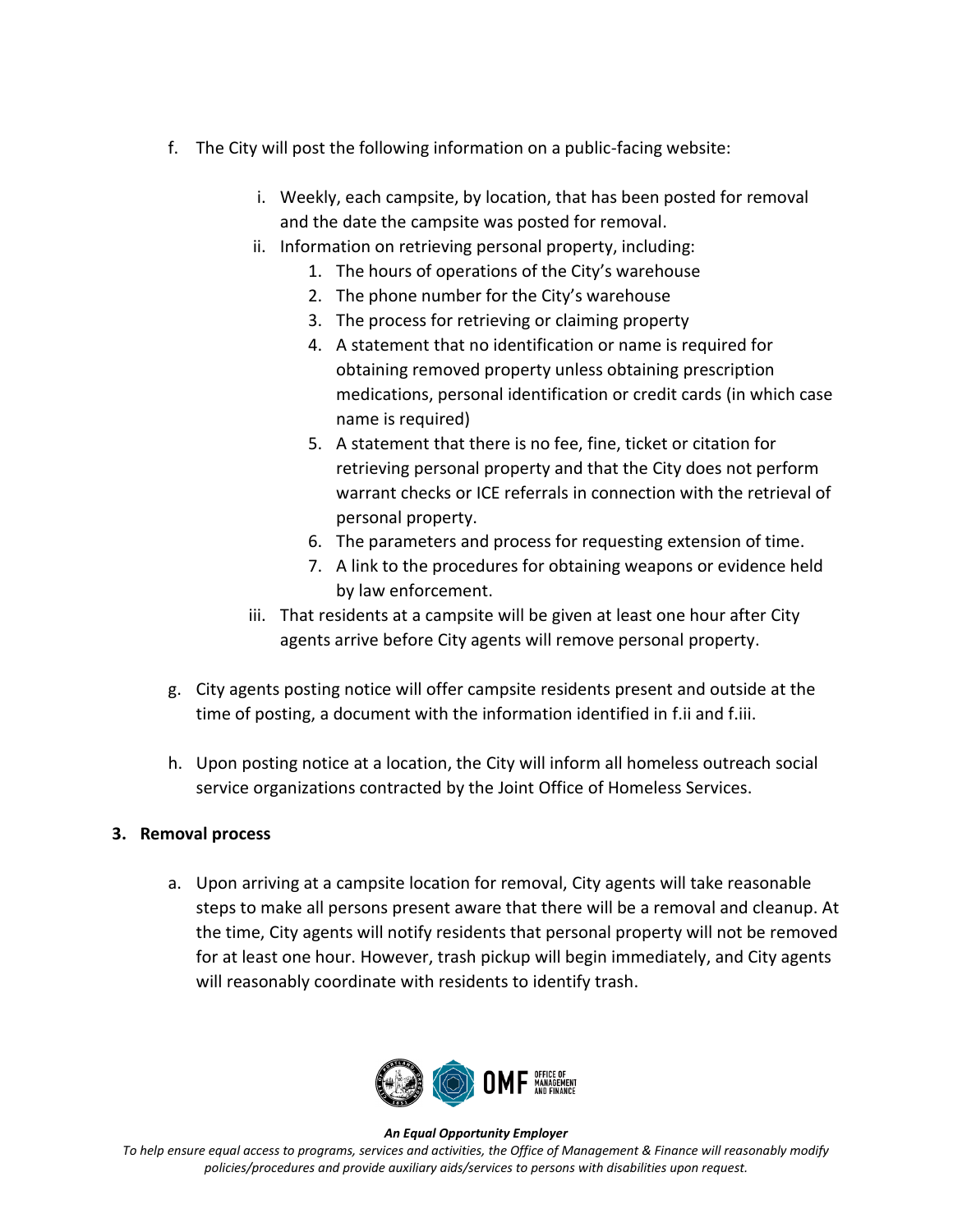- b. People may observe City employees or agents performing removal and may assist residents removing their property, provided that they do not interfere with the work of City employees or agents, and they comply with reasonable requests of City employees or agents related to actions that interfere with the work of City employees or agents.
- c. The City or its agent will maintain a text-searchable database of personal property removed from campsite removals and stored at a City warehouse. This database will include:
	- i. The date of the removal
	- ii. Location of the removal
	- iii. Date when personal property can be destroyed, donated, or disposed of.
	- iv. Date and status of disposition of personal property (e.g., picked up on 5/24; disposed of on 5/24; donated on 5/24).
	- v. A photograph evidencing each bag of personal property stored. The items in each bag will be reasonably separated so that separate articles of personal property are identifiable in the photograph.
	- vi. A description of personal property by type and color
	- vii. Any identifying code provided for the property.
	- viii. If no identifying code is provided, identification of the property to a particular tent or structure.
	- ix. Indication if specially stored.
	- x. Barcode reference to bag stored.
- d. Residents present and outside at the time of a removal will be offered a business card with the phone number of the warehouse where their property can be retrieved.
- e. If a resident is present at the time their personal property is being removed, they may provide an identifying code (i.e., name, number, etc.). City agents will place the identifying code on each bag of personal property belonging to that person. The identifying codes will be included in the database.
- f. Nobody will be required to associate an identifying code with their property. City agents will take reasonable steps to return personal property to residents while the personal property remains at the campsite location, even after property has been bagged or placed on the truck for removal.



#### *An Equal Opportunity Employer*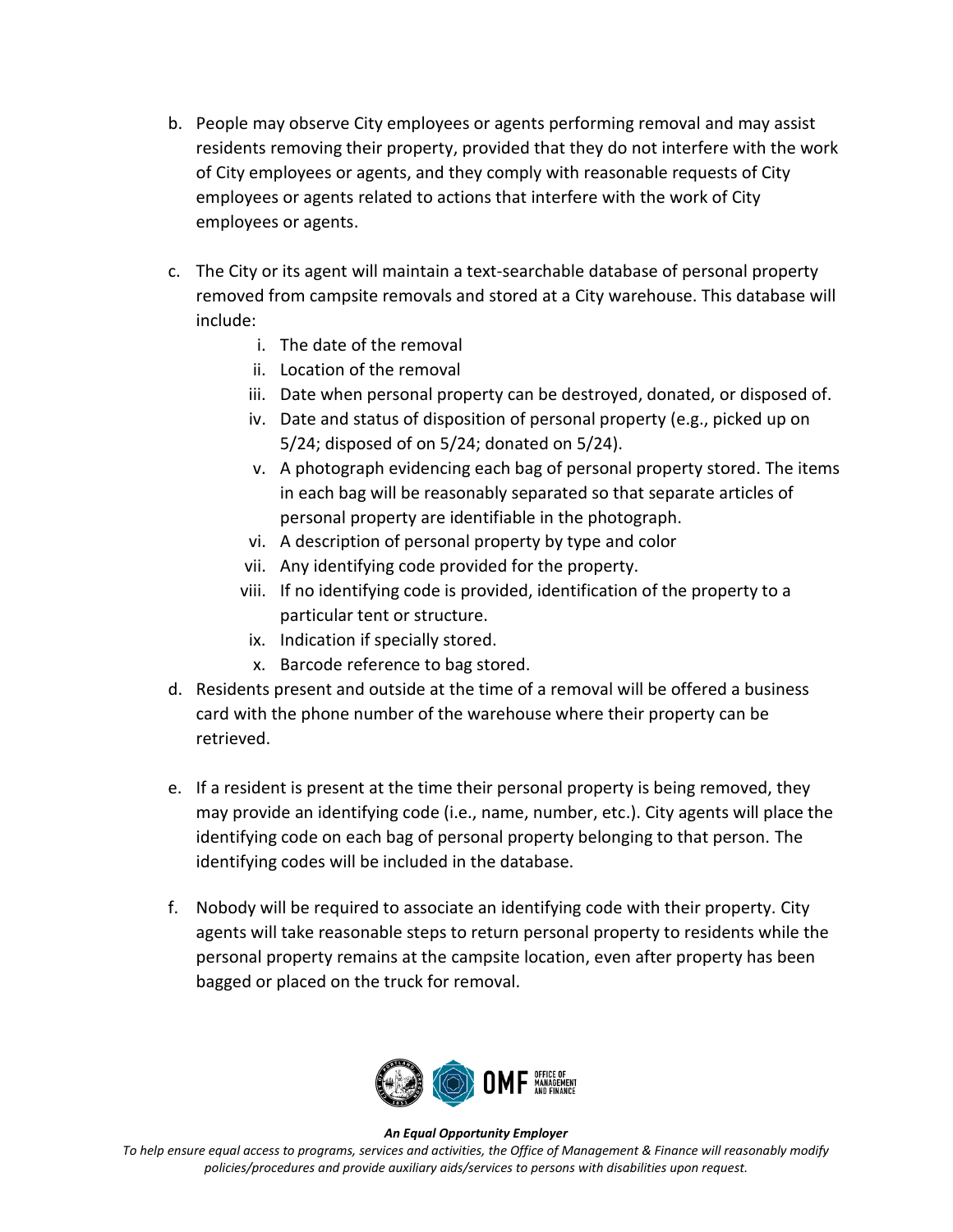- g. The City will photograph the campsite location, including property and garbage, prior to bagging items.
- h. The City will ensure that an individual certified in non-violent de-escalation is employed by either the City or its contractor to assist City agents performing removals with removals expected to create challenges and to debrief and discuss improvements after difficult interactions.

# **4. Personal property, trash, weapons, drugs**

- a. The City will store all personal property, meaning any item that can be reasonably identified as belonging to an individual and has apparent value or utility.
	- i. Property kept greater than 15 feet away from a dwelling will generally not be considered to belong to an individual unless specific circumstances during the removal or cleanup suggest otherwise.
	- ii. Property kept within a pile of insanitary or non-utile property will generally not be considered to belong to an individual unless specific circumstances during the removal or cleanup indicate otherwise.
- b. The City will discard upon removal items that have no apparent value or utility or are in an insanitary condition.
	- i. An insanitary condition is a condition or circumstance that will likely lead to injury or health problems for individuals in the vicinity, including but not limited to areas where hazardous or contaminated materials are stored in a manner that is not likely to protect those in the vicinity. Personal property is not deemed to be in an unsanitary condition solely due to wetness from outdoor weather conditions.
	- ii. A substance or material is hazardous or contaminated if it is capable of posing an unreasonable risk to health, safety, and property, when contacted or transported.
- b. The mandatory storage and non-storage policy included as Exhibit A provides additional guidance on how items are evaluated for storage.



#### *An Equal Opportunity Employer*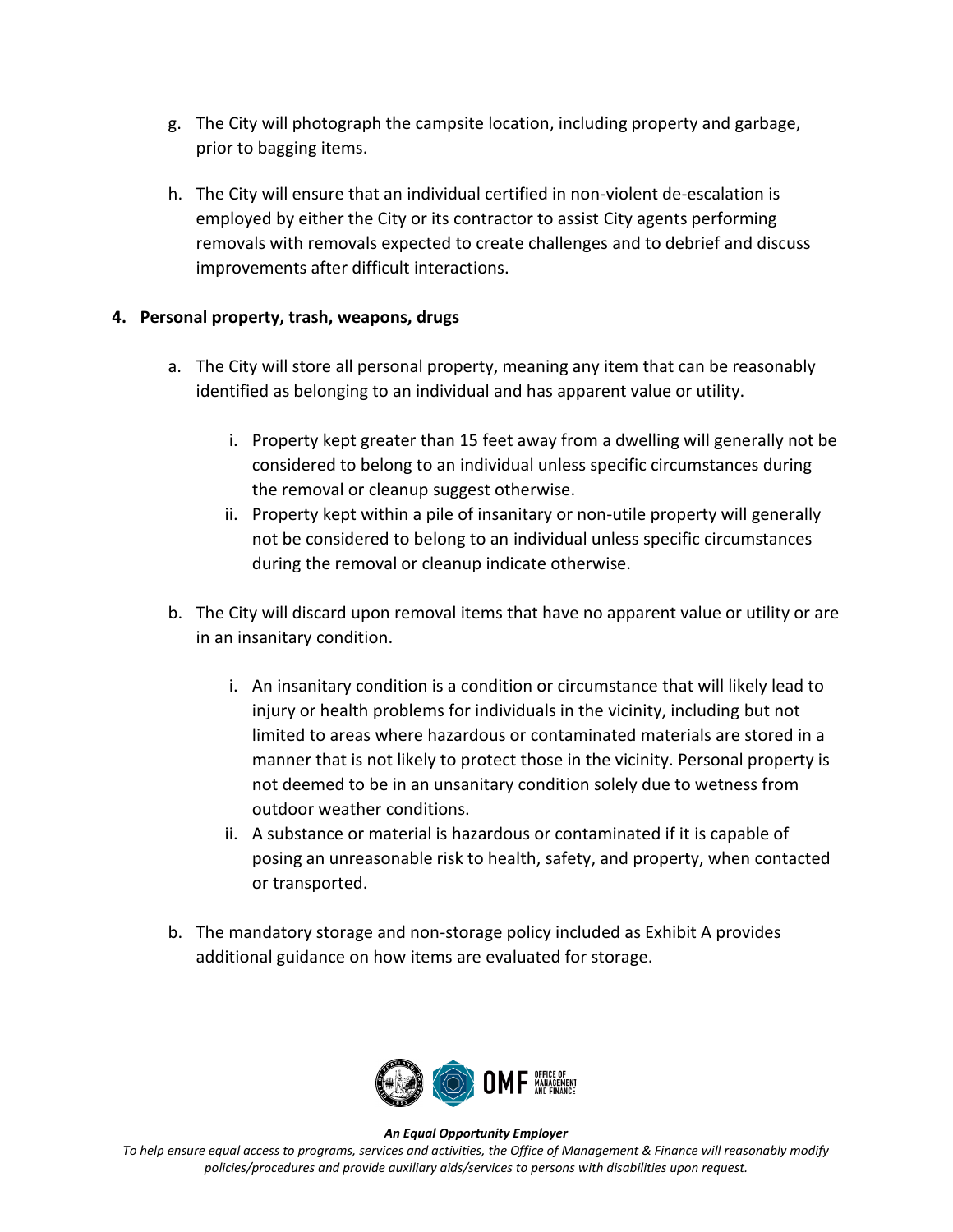- c. The City will provide all deadly weapons—instruments, articles, or substances specifically designed for and presently capable of causing death or serious physical injury—to law enforcement for storage.
- d. The City will store unexpired prescription medication. However, expired prescription medication, illegal drugs, or a mixture of pills contained in a prescription medication container will be disposed of as medical waste unless it is provided to law enforcement as evidence of a crime.
- e. The City will not limit the number of articles of personal property stored for any individual person.
- f. Redeemable bottles and cans collected together in a bag will be stored as personal property.
- g. The City will store all identification, money, credit/debit cards, and prescription medication, in a bag separate from other personal property.

# **5. Timeline for property storage.**

- a. The City will store all personal property for no less than 30 days. Certain personal property will be stored longer, as indicated below.
- b. The City will store prescription drugs contained in their prescription bottles until expiration of the prescription.
- c. The City will store identification, credit cards, debit cards, and money for no less than one year from the date of removal, unless evidence of a crime.
- d. The City will extend the period of time for which personal property is stored in up to 90-day increments for individuals experiencing extenuating circumstances that impede their ability to retrieve their personal property, such as a hospital stay, incarceration, or pending housing or shelter. A request for extended storage can be made by calling the number for the storage warehouse. The City may request reasonable documentation of the extenuating circumstances.

## **6. Retrieval processes**



#### *An Equal Opportunity Employer*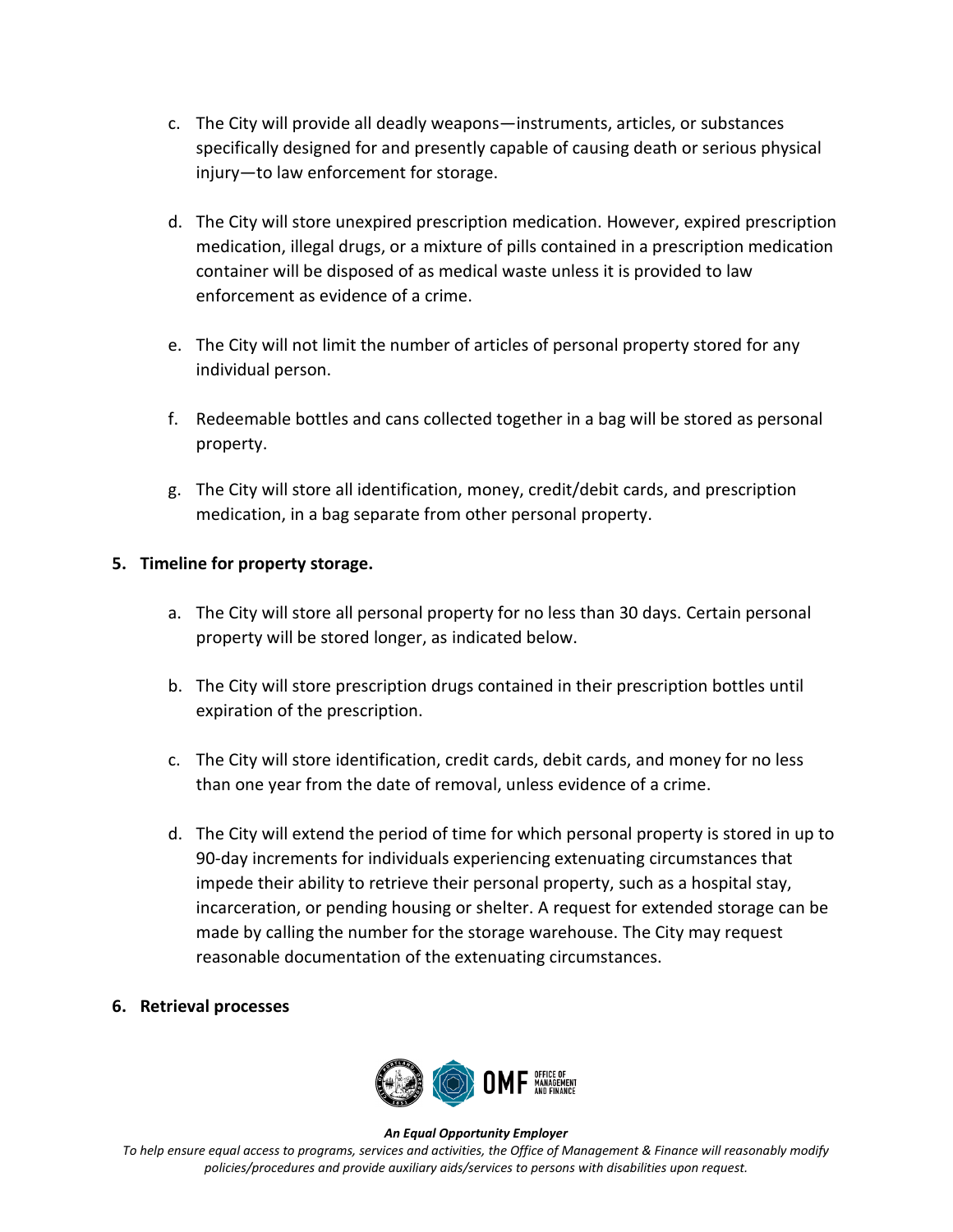- a. The City will not require persons to provide identification to recover personal property stored following a removal.
- b. The City will generally not require a person to give their name to recover personal property; however, the correct name will be required for recovery of identification, credit cards, debit cards, and prescription medication.
- c. To recover personal property, a person must provide the approximate date and place of the removal as well as a description, by color and type of certain articles of property. Upon accurately describing certain property, the person will be allowed to retrieve all property reasonably associated with that property either by identifying code or identified tent. The City will not take further steps to verify whether the person is the owner of the property.
- d. If a person provided an identifying code at the time of removal, they may collect their personal property by providing that identifying code without describing any personal property.
- e. The City's warehouse for personal property will remain open and staffed during the operating hours indicated on the posting notice.
- f. The phone number listed on the posting notices will generally be answered during the operating hours indicated on the posting notice. The phone number will direct to a voice message system that informs the caller of the operating hours of the warehouse, and the requirements for retrieving personal property.
- g. The warehouse where the City stores personal property will clearly state the operating hours on the outside of the building.

## **7. Post-removal notice**

*a. The City will post online, within one week of removal, the location of the removal and the date by which removed property must be claimed. \**



#### *An Equal Opportunity Employer*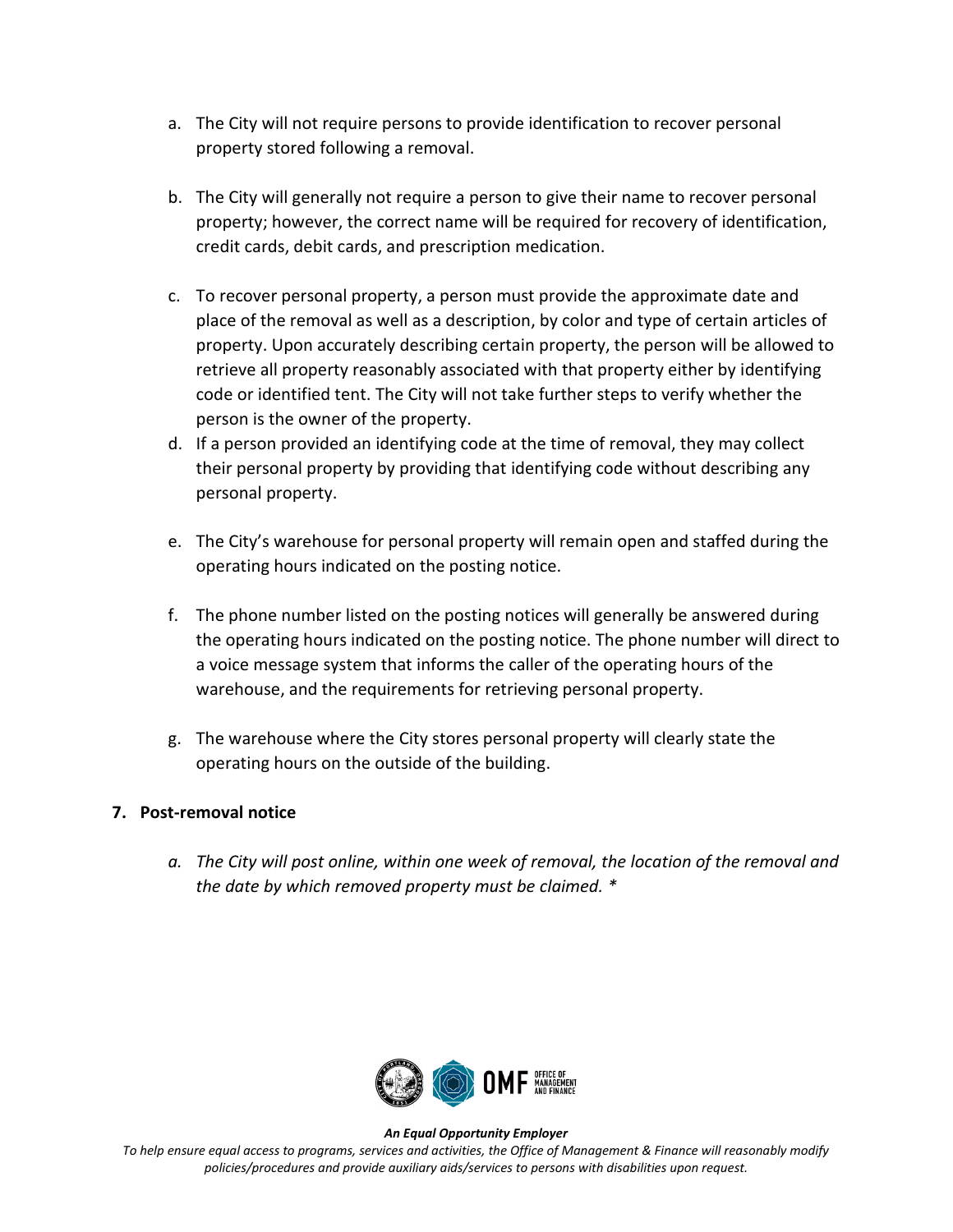## **8. Weather**

a. The City will suspend removals when the Joint Office of Homeless Services activates severe winter weather shelters or when the National Weather Service issues an excessive heat warning for Portland.

# **9. Training**

- a. The City will require that all new agents performing campsite removals are trained on City policies. This onboarding training will include training on crisis intervention and appropriate communication.
- b. The City will require that all agents performing campsite removals receive annual refresher trainings on City policy.
- c. The City will require that all agents performing campsite removals receive at least annual training in non-violent intervention.
- d. City agents that participate in campsite removals will have the opportunity to obtain peer support training certification through the Oregon Health Authority.
- e. All City agents performing campsite removals will receive a handbook, which includes the policies for removals, including requirements, procedures, and expectations for each position.
- f. The City will consider complaints and feedback when developing trainings for City agents.

## **10. Improvement**

- a. The City will maintain the database identifying personal property that is removed and stored for not less than 2 years.
- *b. The City will maintain a system by which individuals can complete a complaint/feedback form either online or by requesting a form from a City employee or agent either at a removal or at the warehouse when retrieving personal property. These complaint and feedback forms can be used to submit general feedback or to submit a request for reimbursement for lost or damaged property. \**



#### *An Equal Opportunity Employer*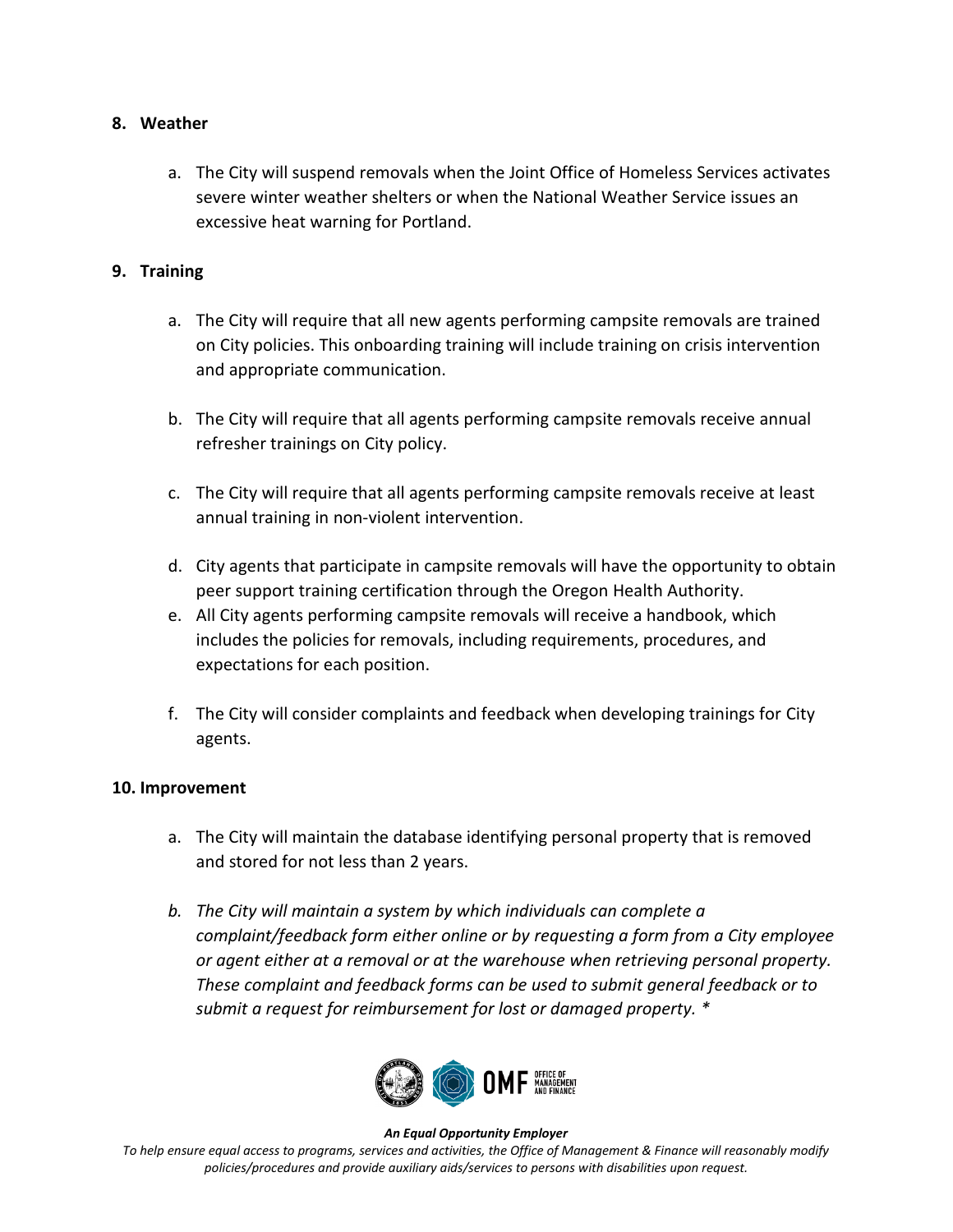*c. The City will maintain a system for tracking complaints by type in order to identify areas for improvement. The City will also track information on property retrieval versus disposition. \**

# **Mandatory Storage Policy**

All City contracted campsite cleanup crews are instructed to store the items identified below, regardless of condition:

- Tents regardless of condition (soiled, ripped, wet, etc.)
- Tarps unless damaged beyond useful purpose
- Sleeping Bags/Blankets
- Boots/Shoes
- Backpacks/Purses
- Cash/debit cards/Oregon Trail Card (cash must be counted and photographed in the field)
- Prescribed medication
- Any form of personal identification i.e.: Driver's License, Social Security Card, Birth Certificate, Passport, TPI Card, etc.
- Bikes/Bike Trailers (If operable and in working order)
- Tools (not fasteners i.e., screws, bolts, nails)
- Cell Phones/Computers/Electronic Devices

## **Non-Storage Policy**

City contracted campsite cleanup crews cannot store any of the following, except as specified:

- Pets
- Food/Beverages Except food and beverages that are in an unopened container and are non-perishable for the next 30-days.
- Water-logged items Except items on the mandatory store list unless (except as otherwise excluded below), which will be stored in a separate bag from other, dry items.
- Items so contaminated with human or animal bodily fluid or waste; vermin, bugs, insects, or other materials that are known to be harmful, that the item is either unusable or exposure to the item during transportation and storage will likely lead to injury or health problems for people who are exposed to the item.
- Gasoline, kerosene, lighter fluid—Except kerosene or lighter fluid will be stored if they are in their original, capped, undamaged container.
- Empty gasoline cans containers– Except such empty containers or cans will be stored if they no longer have gasoline residue or fumes emanating.



#### *An Equal Opportunity Employer*